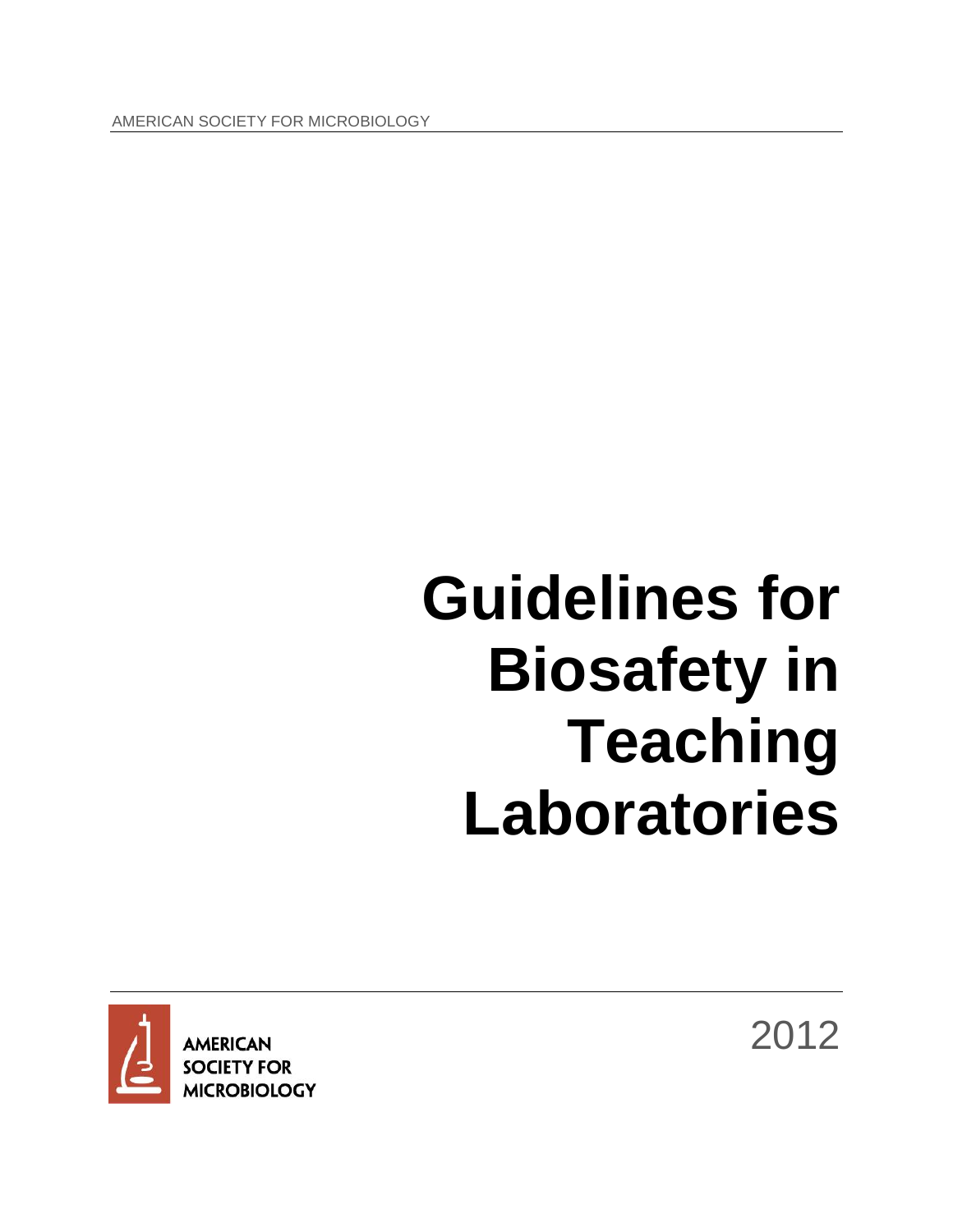## CONTRIBUTING AUTHORS

### **ASM Task Committee on Laboratory Biosafety**

**Elizabeth A. B. Emmert**, Chair Department of Biological **Sciences** Salisbury University

**Jeffrey Byrd** Department of Biology St. Mary's College of Maryland

**Ruth A. Gyure** Department of Biological and Environmental Sciences Western Connecticut State **University** 

#### **Diane Hartman**

Department of Biology Baylor University

**Amy White** Department of Biology Virginia Western Community College

*Ex Officio*

**Ron Atlas**, Co-Chair, ASM Committee on Biodefense, Public and Scientific Affairs University of Louisville

**Neil Baker**, Chair, ASM Education Board The Ohio State University (Professor Emeritus)

**Amy Chang**, Director, ASM Education

## **Ad Hoc Reviewers**

**Cristina Bressler** Centers for Disease Control and Prevention

**Diane O. Fleming** Biological Safety Professions

**Roxana B. Hughes** University of North Texas

**Kai Hung** Eastern Illinois University

**Michael J. Imperiale** University of Michigan **Gary E. Kaiser** The Community College of Baltimore County

**Sue Katz** Roger State University

**Donald Lehman** University of Delaware

**Tracey Meilander** Notre Dame College

**Paul Meechan** Centers for Disease Control and Prevention

**Susan Merkel** Cornell University

**Melanie Popa** University of Pittsburgh

**Robert J. Wolff** South University

**Christopher Woolverton** Kent State University

*© 2012 American Society for Microbiology*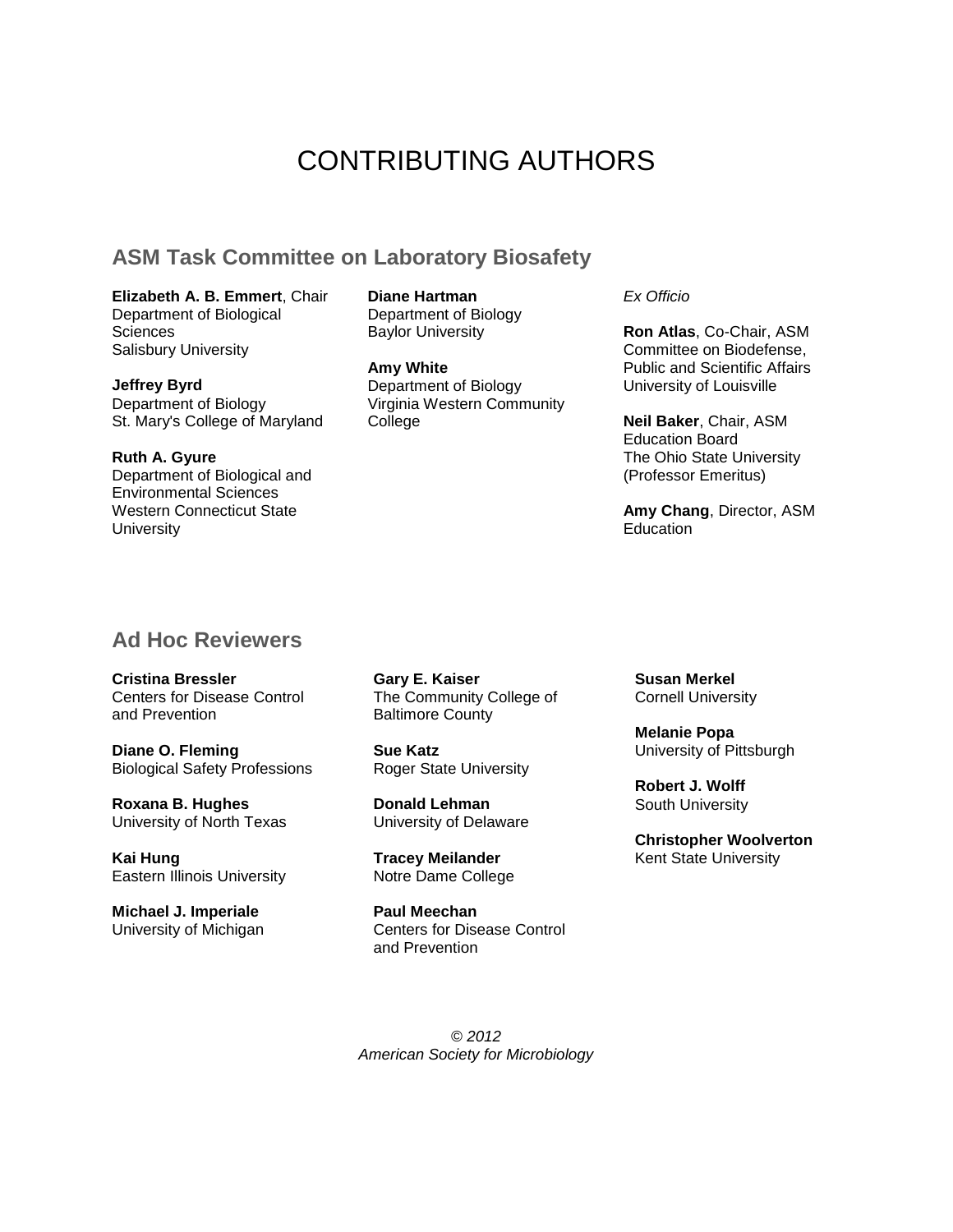# TABLE OF CONTENTS

| Personal Protection Requirements  3 |  |  |
|-------------------------------------|--|--|
| Lab Physical Space Requirements3    |  |  |

*Stock Culture Requirements ..............................3 Document Practices........................................... 4*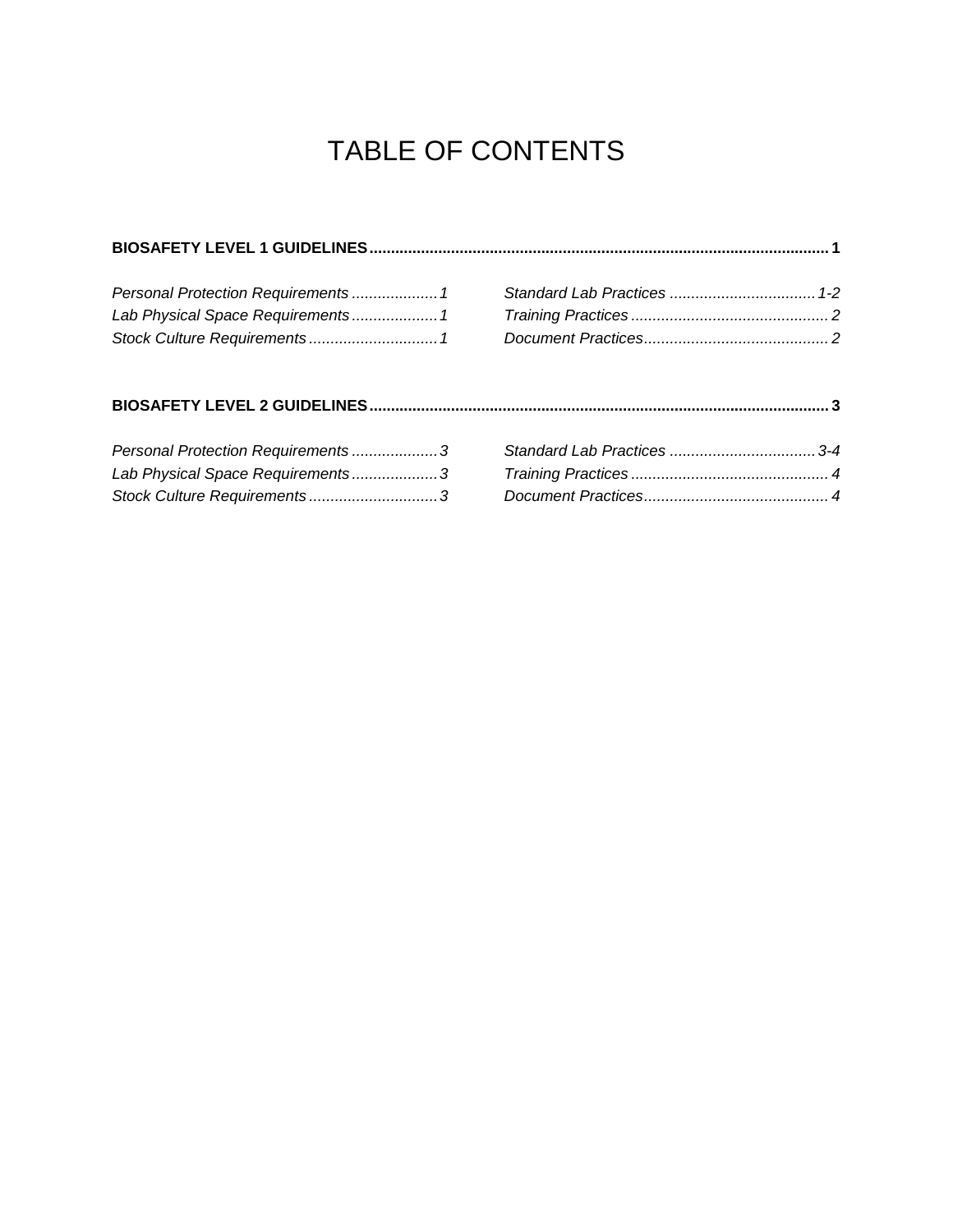#### **Biosafety level 1 (BSL1) guidelines for teaching laboratories.**

**Preamble:** Educators need to be aware of the risks inherent in using microorganisms in the laboratory and must use best practices to minimize the risk to students and the community. The following guidelines are designed to encourage awareness of the risks, promote uniformity in best teaching practices, and protect the health and wellness of our students. These guidelines are not mandatory, but are designed to promote best practices in the teaching laboratory. Note that not all institutions are equipped to handle organisms in a BSL2 setting. Work with microbes at the K-12 level, informal education settings (e.g., science fairs, museums, science centers, camps, etc.), and in undergraduate non-microbiology laboratories would almost always be at BSL1. Even though organisms manipulated in a BSL1 laboratory pose a low level of risk to the community and are unlikely to cause disease in healthy adults, most of the microorganisms used in the microbiology teaching laboratory are capable of causing an infection given the appropriate circumstances. Many best practices should be adopted to minimize the risk of laboratoryacquired infections and to train students in the proper handling of microorganisms. The practices set forth in these guidelines fall into six major categories: personal protection, laboratory physical space, stock cultures, standard laboratory practices, training, and documents. For ease of use, the requirements and practices are brief. Explanatory notes, sample documents, and additional resources are in the appendix.

#### **Personal Protection Requirements**

- Wear safety goggles or safety glasses when handling liquid cultures, when performing procedures that may create a splash hazard, or when spread plating.
- Wear closed-toe shoes that cover the top of the foot.
- Wear gloves when the student's hands have fresh cuts or abrasions, when staining microbes, and when handling hazardous chemicals. Gloves are not required for standard laboratory procedures if proper hand hygiene is performed. Proper hand hygiene involves thorough hand cleansing prior to and immediately after finishing handling microorganisms and any time that microbes accidentally contact the skin. Hand cleansing is performed by washing with soap and water or rubbing with an alcoholbased hand sanitizer.
- *Recommended: Wear laboratory coats.*

#### **Laboratory Physical Space Requirements**

- Require all laboratory space to include:
	- o Nonporous floor, bench tops, chairs, and stools.
	- o Sink for hand washing.
	- o Eyewash station.
	- o Lockable door to the room.
- Follow proper pest control practices.
- *Recommended: Keep personal belongings in an area separate from the work area.*
- *Recommended: Use a working and validated autoclave.*

#### **Stock Culture Requirements**

- Only use cultures from authorized, commercial, or reputable sources (e.g., an academic laboratory or state health department). Do not subculture unknown microbes isolated from the environment because they may be organisms that require BSL2 practices and facilities.
- **Maintain documents about stock organisms, sources, and handling of stock cultures.**
- Obtain fresh stock cultures of microorganisms annually (e.g., purchased, revived from frozen stock cultures, etc.) to be certain of the source culture, minimize spontaneous mutations, and reduce contamination.

#### **Standard Laboratory Practices**

- Wash hands after entering and before exiting the laboratory.
- **Tie back long hair.**
- Do not wear dangling jewelry.
- Disinfect bench before and after the laboratory session with a disinfectant known to kill the organisms handled.
- Use disinfectants according to manufacturer instructions.
- Do not bring food, gum, drinks (including water), or water bottles into the laboratory.
- Do not touch the face, apply cosmetics, adjust contact lenses, or bite nails.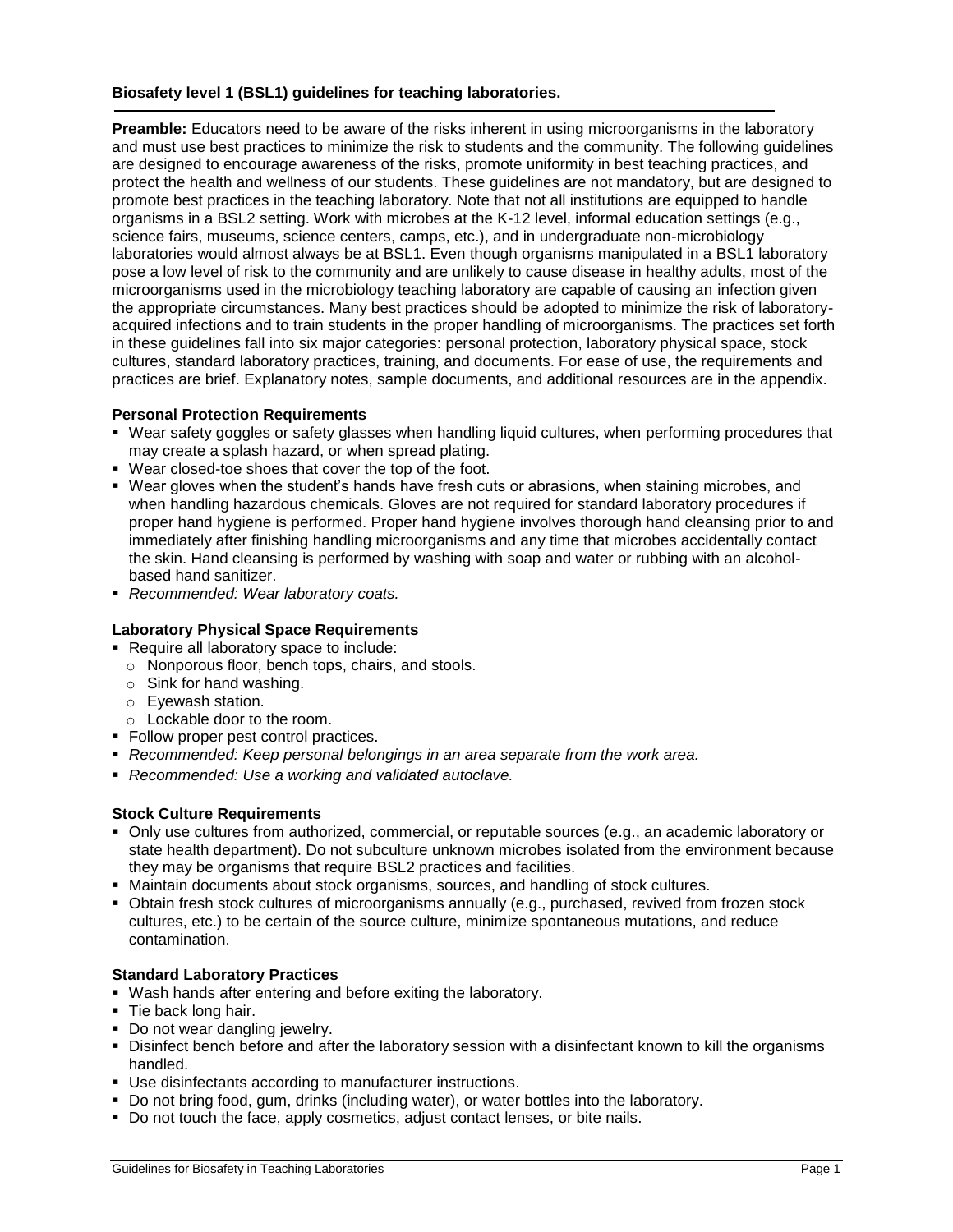- Do not handle personal items (cosmetics, cell phones, calculators, pens, pencils, etc.) while in the laboratory.
- Do not mouth pipette.
- **Label all containers clearly.**
- Keep door closed while the laboratory is in session. Laboratory director or instructor approves all personnel entering the laboratory.
- Minimize the use of sharps. Use needles and scalpels according to appropriate guidelines and precautions.
- Use proper transport vessels (test tube racks) for moving cultures in the laboratory, and store vessels containing cultures in a leak-proof container when work with them is complete.
- Use leak-proof containers for storage and transport of infectious materials.
- Arrange for proper (safe) decontamination and disposal of contaminated material (e.g., in a properly maintained and validated autoclave) or arrange for licensed waste removal in accordance with local, state, and federal guidelines.
- Do not handle broken glass with fingers; use a dustpan and broom.
- Notify instructor of all spills or injuries.
- Document all injuries according to school, university, or college policy.
- Use only institution-provided marking pens and writing instruments.
- Teach, practice, and enforce the proper wearing and use of gloves.
- Advise immune-compromised students (including those who are pregnant or may become pregnant) and students living with or caring for an immune-compromised individual to consult physicians to determine the appropriate level of participation in the laboratory.
- **Recommended: Keep note-taking and discussion practices separate from work with hazardous or** *infectious material.*
- *Recommended: Use microincinerators or disposable loops rather than Bunsen burners.*

#### **Training Practices**

- Be aware that student assistants may be employees of the institution and subject to OSHA, state, and/or institutional regulations.
- Conduct extensive initial training for instructors and student assistants to cover the safety hazards of each laboratory. The institution's biosafety officer or microbiologist in charge of the laboratories should conduct the training.
- Conduct training for instructors whenever a new procedural change is required.
- Conduct training for student assistants annually.
- **Require students and instructors to handle microorganisms safely and responsibly.**
- Inform students of safety precautions relevant to each exercise before beginning the exercise.
- **Emphasize to students the importance of reporting accidental spills and exposures.**

#### **Document Practices**

- Require students to sign safety agreements explaining that they have been informed about safety precautions and the hazardous nature of the organisms they will handle throughout the course.
- Maintain student-signed safety agreements at the institution.
- **Prepare, maintain, and post proper signage.**
- Document all injuries and spills; follow school/college/university policy, if available.
- Make Material Safety Data Sheets (MSDS) available at all times; follow institutional documentation guidelines regarding number of copies, availability via print or electronic form, etc.
- **Post emergency procedures and updated contact information in the laboratory.**
- Maintain and make available (e.g., in a syllabus, in a laboratory manual, or online) to all students a list of all cultures (and their sources) used in the course.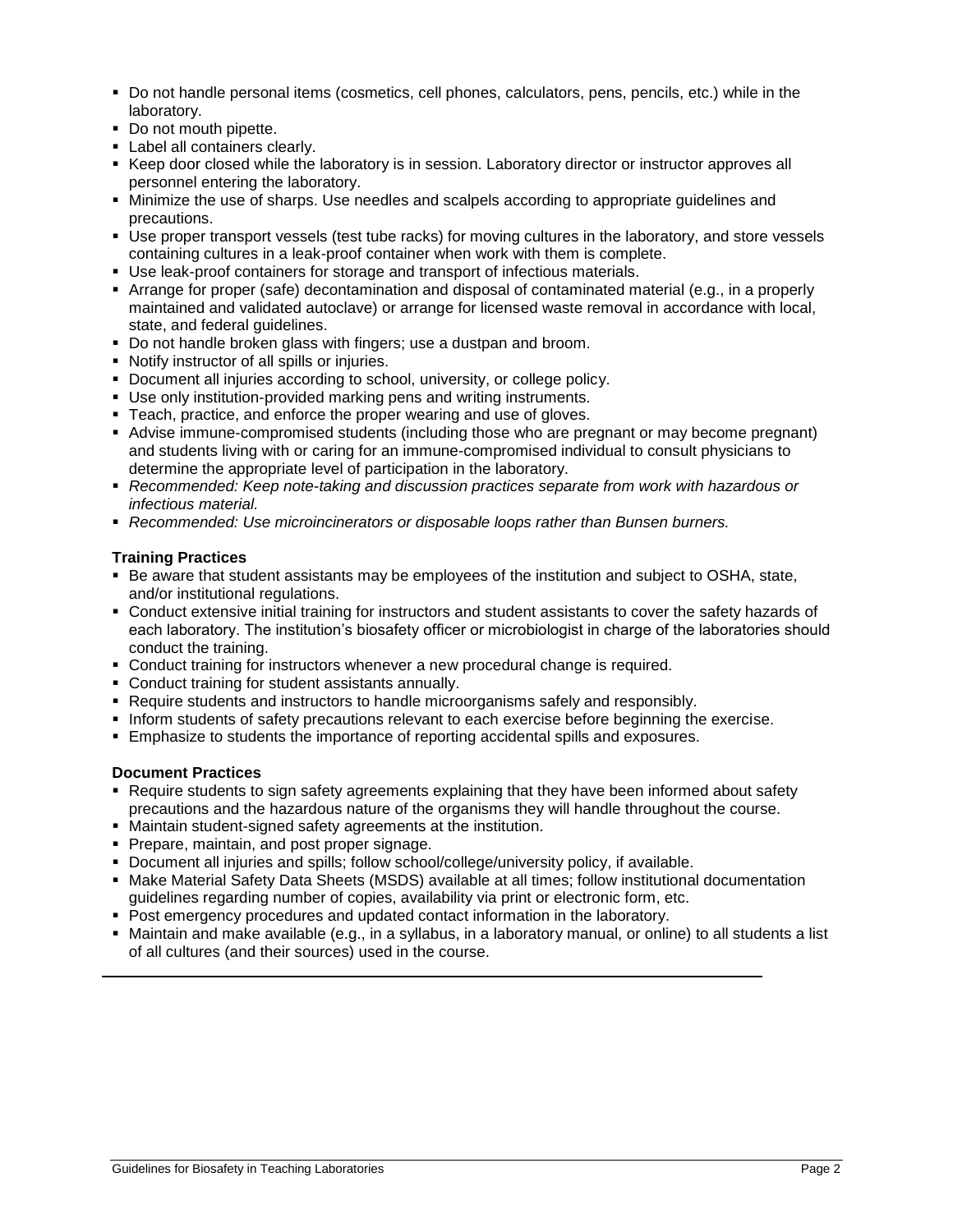#### **Biosafety level 2 (BSL2) guidelines for teaching laboratories.**

**Preamble:** Educators need to be aware of the risks inherent in using microorganisms in the laboratory and must use best practices to minimize the risk to themselves, students, and the community. The following guidelines are designed to encourage awareness of the risks, uniformity in best teaching practices, and safety of the students. These guidelines are not mandatory, but are designed to promote best practices in the teaching laboratory. Use of organisms that require BSL2 facilities is not recommended for typical K-12 settings unless these facilities are available. BSL2 is suitable for organisms that pose moderate individual risk and low community risk for infection. When good microbiological techniques are used, these organisms rarely cause serious disease, and effective treatment for laboratory-acquired infections is available. Best practices must be adopted to minimize the risk of laboratory-acquired infections and to train students in the proper handling of organisms that require BSL2 procedures. Students should always demonstrate proficiency in laboratory techniques using organisms that require BSL1 practices before being allowed to handle organisms that require BSL2 practices. The practices set forth in these guidelines fall into six major categories: personal protection, laboratory physical space, stock cultures, standard laboratory practices, training, and documents. For ease of use, the requirements and practices are brief. Explanatory notes, sample documents, and additional resources can be found in the appendix.

#### **Personal Protection Requirements**

- Wear safety goggles or safety glasses for normal laboratory procedures involving liquid cultures that do not generate a splash hazard (e.g., proper pipetting, spread plates, etc.). Use safety goggles and face shields or safety goggles and masks when performing procedures that may create a splash hazard. If work is performed in a biological safety cabinet, goggles and face shields/masks do not need to be worn.
- Wear closed-toe shoes that cover the top of the foot.
- Wear gloves when handling microorganisms or hazardous chemicals.
- Wear laboratory coats.

#### **Laboratory Physical Space Requirements**

- Require all laboratory space to include:
	- o Nonporous floor, bench tops, chairs, and stools.
	- $\circ$  Sink for hand washing.
	- o Eyewash station.
- o Lockable door to the room.
- Follow proper pest control practices.
- Keep the storage area for personal belongings separate from work area.
- Keep a working and validated autoclave in the building or arrange for licensed waste removal according to local, state, and federal regulations..
- Post biohazard signage
	- o wherever cultures are used and stored.
	- $\circ$  on the door to the room.
	- o on any containers used to transport cultures.
- **Recommended: Have a biological safety cabinet. The biological safety cabinet is required when large** *volumes of culture are used or when a procedure will create aerosols.*

#### **Stock Culture Requirements**

- Only use cultures from authorized, commercial, or reputable sources (e.g., an academic laboratory or state health department). Maintain documents about stock organisms, sources, and handling of stock cultures.
- Obtain fresh stock cultures of microorganisms annually (e.g., purchased, revived from frozen stock cultures, etc.) to be certain of the source culture, minimize spontaneous mutations, and reduce contamination.
- Keep stock cultures in a secure area.

#### **Standard Laboratory Practices**

- Wash hands after entering and before exiting the laboratory.
- **Tie back long hair.**
- Do not wear dangling jewelry.